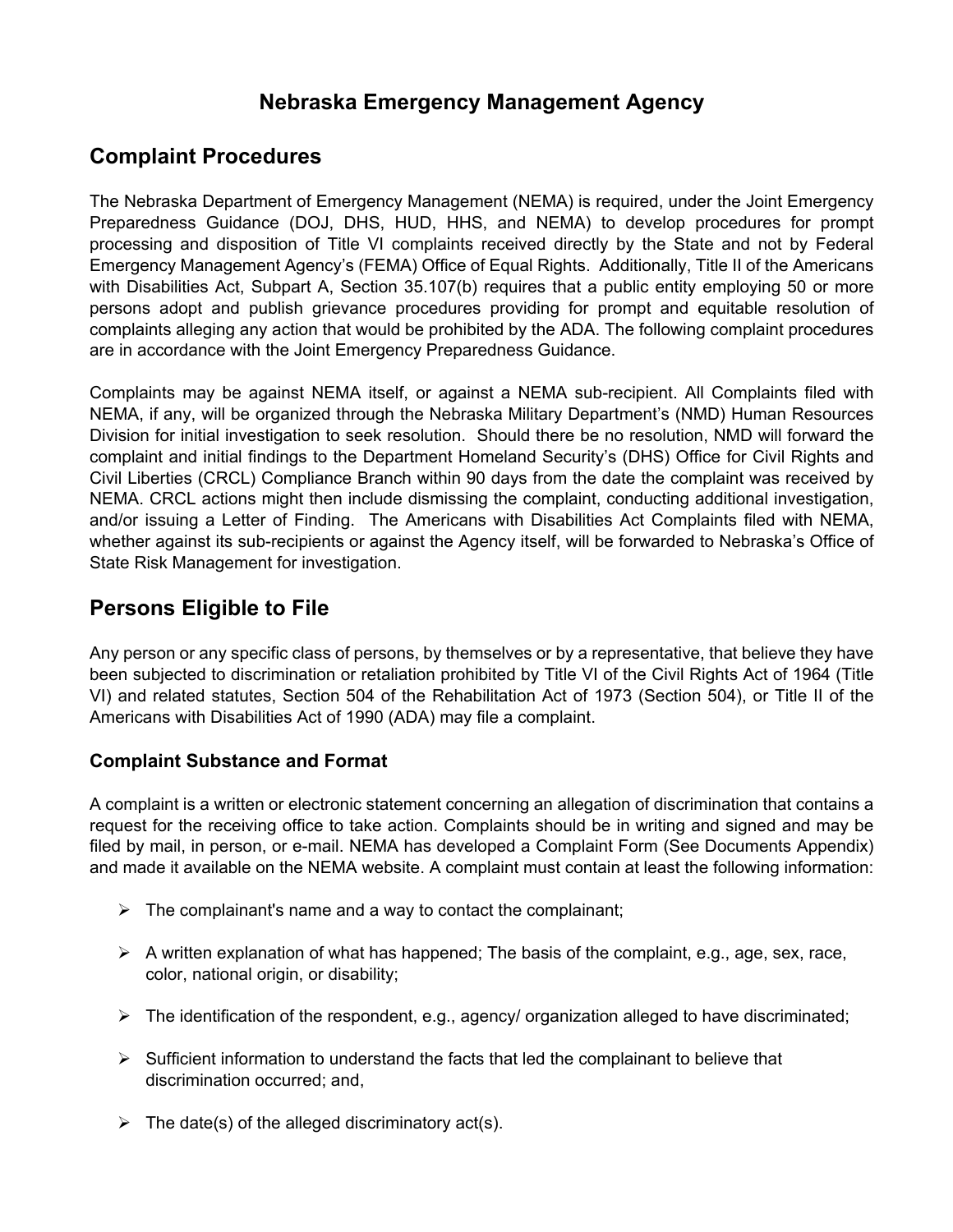While the above indicates a complaint should be in writing and signed, NEMA will accept complaints in alternate formats from persons with disabilities, only upon request. For example: the complaint may be filed on a computer disk, by audio tape, or in Braille, or the complainant may call the agency and provide the allegations by telephone. The agency will transcribe the allegations of the complaint as provided over the telephone and send a written complaint to the complainant for signature. Complaints in languages other than English will be translated and responded to in the language in which they were written. The following are examples of items that are not considered complaints, unless the item contains a signed cover letter specifically asking that NEMA take action concerning the allegations:

- $\triangleright$  An anonymous complaint;
- $\triangleright$  Inquiries seeking advice or information;
- $\triangleright$  Courtesy copies of court pleadings;
- $\triangleright$  Courtesy copies of complaints addressed to other local, State, or Federal agencies;
- $\triangleright$  Newspaper articles; and,
- $\triangleright$  Courtesy copies of internal grievances.

#### **Timeframe for Filing Complaints**

Complaints must be filed within 180 days of the last date of the alleged discrimination. The filing date of the complaint is the earlier of: (1) the postmark of the complaint, or (2) the date the complaint is received by any office authorized to receive complaints. An extension may be granted under any of the following circumstances:

- $\triangleright$  The complainant could not reasonably be expected to know the act was discriminatory within the 180-day period, and the complaint was filed within 60 days after the complainant became aware of the alleged discrimination;
- $\triangleright$  The complainant was unable to file a complaint because of incapacitating illness or other incapacitating circumstances during the 180-day period, and the complaint was filed within 60 days after the period of incapacitation ended;
- $\triangleright$  The complainant filed a complaint alleging the same discriminatory conduct within the 180-day period with another Federal, State or local civil rights enforcement agency, and filed a complaint with NEMA within 60 days after the other agency had completed its investigation or notified the complainant that it would take no further action.
- $\triangleright$  The complainant filed, within the 180-day period, an internal grievance alleging the same discriminatory conduct that is the subject of the NEMA complaint, and the complaint is filed no later than 60 days after the internal grievance is concluded;
- $\triangleright$  Unique circumstances generated by NEMA action have adversely affected the complainant; or
- $\triangleright$  The discriminatory act is of a continuing nature.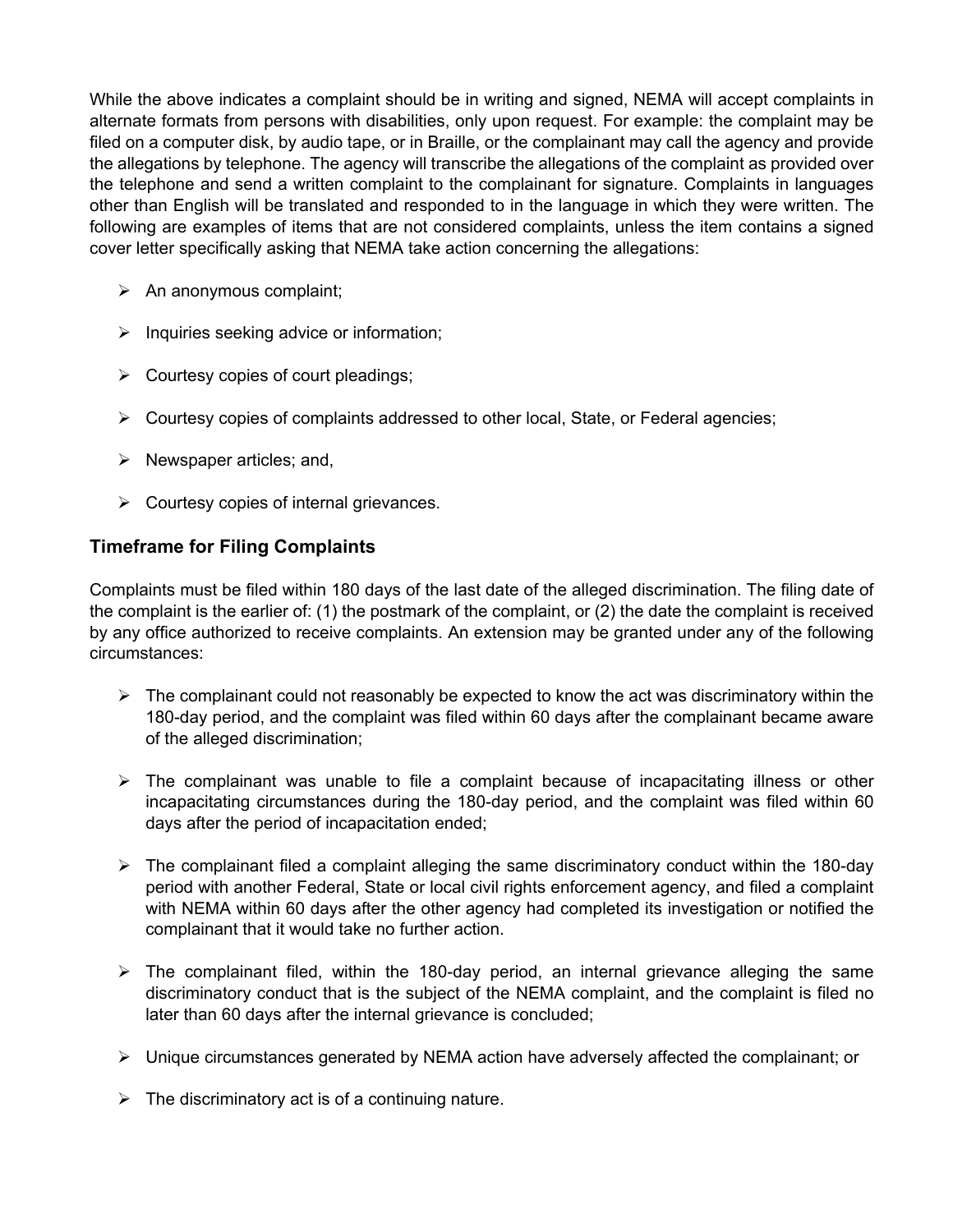Some complaints will be referred to NEMA by other agencies. In the event the referring agency has possessed the complaint for an inordinately long period of time and the complainant filed his or her complaint with that agency within the 180-day timeframe NEMA will automatically grant an extension.

#### **Processing and Investigating Complaints**

Upon initial receipt, a complaint will always be date stamped by the receiving office, or the date of receipt will otherwise be recorded. The date of receipt by the receiving office is crucial for determining timeliness.

The complaint will be reviewed within 10 calendars days of receipt to determine whether it contains all the necessary information required for acceptance. If the complaint is complete and no additional information is needed, the complainant will be sent a letter of acceptance. If the complaint is incomplete, the complainant will be contacted in writing or by telephone to obtain the additional information. The complainant will be given 15 calendars days to respond to the request for additional information.

A request for information will be mailed to the respondent, along with a copy of the complaint, upon acceptance of the complaint. The investigation will be confined to the issues and facts relevant to the allegations in the complaint, unless evidence shows the need to extend the issues. The standard of proof applied in making a determination of non-compliance will be one of preponderance of evidence. The preponderance of evidence as a standard of proof in civil cases is evidence which is of greater weight or more convincing than the evidence which is offered in opposition to it.

- $\triangleright$  An investigative report will be maintained which documents activity related to the complaint. The investigative report will contain, at minimum:
- $\triangleright$  The identity of each complainant and each respondent, including contact information;
- $\triangleright$  The nature and basis of the complaint; Copies of all requests for information, along with responses to the requests;
- $\triangleright$  A log of all important dates relevant to the complaint, including, but not limited to, the date that the complaint was filed, the dates of all correspondence with complainant or respondent, the dates of all interviews with complainant or respondent, and the date of the disposition (or the date that the complaint was forwarded to FHWA for further action);
- $\triangleright$  The disposition and/ or recommendations for action; and Other pertinent information.

The NMD will complete investigations of Title VI complaints within 60 days, at which time a copy of the complaint, together with a copy of NMD's report of investigation and recommendation for action, will be forwarded to the CRCL Branch as required by regulation. Although the regulations do not specify a timeframe for the investigation of ADA complaints, the NEMA strives to have ADA complaints investigated and finalized within 90 days of receipt of the complaint.

#### **Contact Information**

Complaint forms are available on the NEMA website, or by contacting the NEMA Compliance Officer. Complaints and substantiating information should be sent to:

Julie Mayers